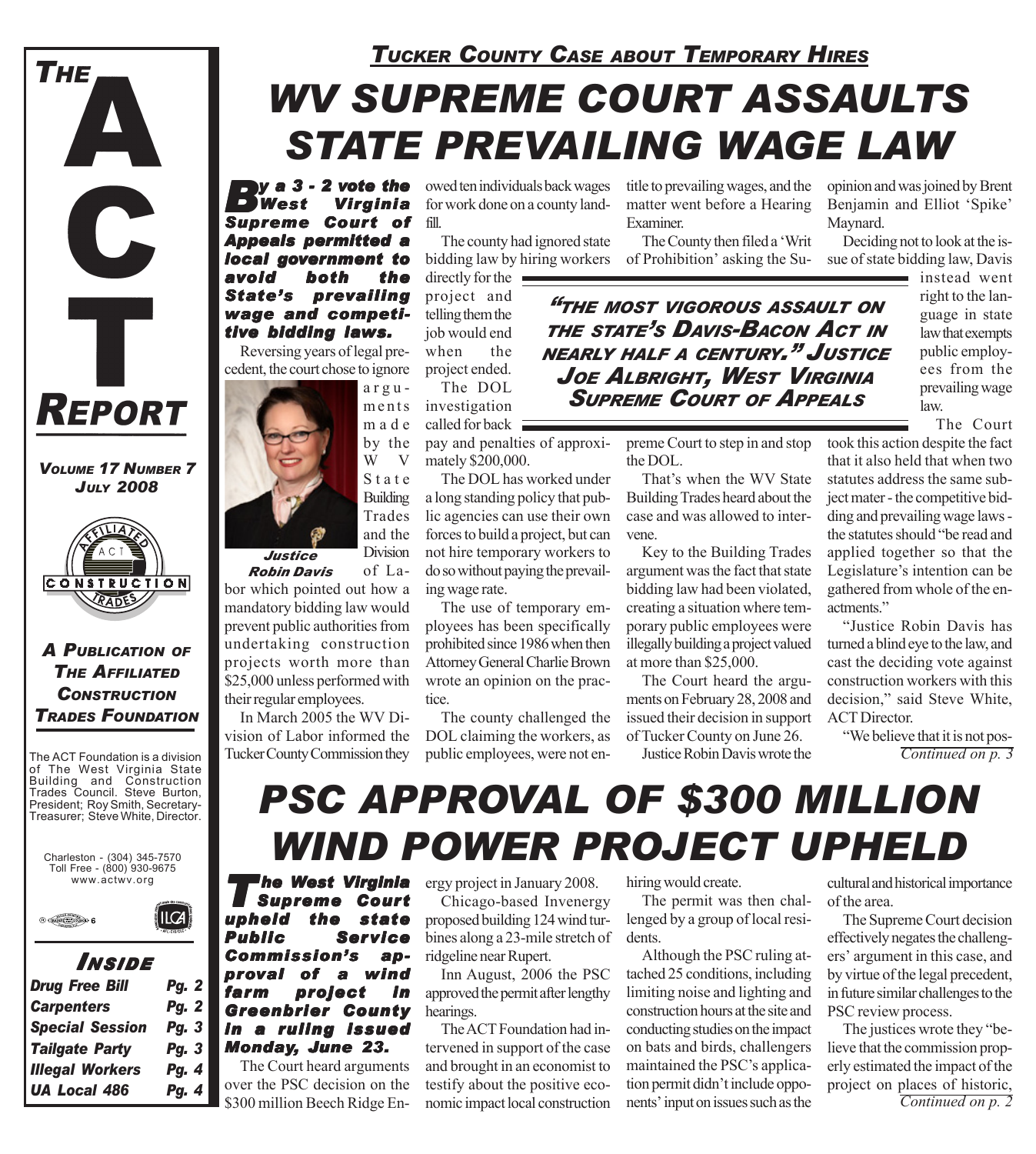## **ALCOHOL AND DRUG FREE BILL IN EFFECT** *COUNTY COMMISSIONS ADOPT SAME POLICY*

#### *A s of July 1 the WV Alcohol and Drug Free Act is in effect.*

This means in West Virginia, on state funded projects, contractors must have an alcohol and drug free program in place that meets certain standards.

Programs must include preemployment and random testing as well as policies for post-accident testing. Nine panel drug tests must be used and training for employees and supervisors must take place.

this year and the effective date was made July 1 to give companies without a policy time to get one in place.

But creating a program that meets the tough standards is not easy.

"We've been at this since 1991," said Jim Cerra with the Kanawha Valley Builders Association.

 "So I know it will be hard for those who are just starting, but if they are not testing then they are not serious about safety."

The law was passed earlier requirements are a lot like those Cerra also explains the new in neighboring Ohio.

"They require much the same things as we now do," said Cerra.

"So if you've met the Ohio requirements, or been involved with one of the drug testing programs in the state, then you are already complying with the law."

County and city projects are not covered by the law.

However a number of county commissions have passed resolutions supporting the measure and adopting it for their own projects.

The first to do so was the

Raleigh County Commission which unanimously passed a resolution on June 17 at the request of ACT Representative Wayne Rebich.

"The Commissioners had a few questions about implementation and costs but once they fully understood the issue they were completely supportive," said Rebich.

The Summers County Commission passed the same resolution on July 7 followed by the

### *PSC*

#### *CONTINUED FROM P. 1*

scenic, religious, or cultural significance before granting a certificate to Beech Ridge."

Ronnie Burdette, Business Manager Operating Engineers Local 132, said the Court ruling is very positive for construction workers and for society in general.

"The Supreme Court said the PSC process was fair and legal, which will make the approval of future projects go more smoothly and mean more work for members," observed Burdette. "But wind power in general is just plain good public policy with the high price of energy these days."

The 186-megawatt facility would be located 9 miles northeast of Rupert on land owned by the timber company MeadWestvaco.

Approximately 250 union construction workers will be needed to build the project, while permanent employment will total 15 to 20 and generate \$200,000 in annual tax revenue to the state, while generating enough clean, renewable energy to power 50,000 homes.

The Beech Ridge facility if completed will be West

Greenbrier County Commission on July 8.

One fact Rebich brought to the Commissioners attention was that illegal drug use is a nationwide epidemic, especially on construction job sites.

A federal government study in 2007 found 15 percent of workers in the construction industry admitting to illegal drug usage, the second highest of all industries, only food service had a higher rate.

Virginia's third commercial wind farm project.

The first was along Backbone Mountain with 40 wind turbines in Tucker County and four in Preston County built in 2003.

The second electricity-generating wind farm to come on line is NedPower Mount Storm LLC's 264-megawatt facility which is providing approximately 300 union construction jobs.

Developers started to work on the project in 2002 and project construction started in October of 2006 with completion scheduled in December of this year.

Built in two phases the project is located on a 14-mile-long site just east of Mount Storm Lake in Grant County. The wind farm will eventually include up to 200 wind turbines. Each is to be mounted on a 210- to 450-foothigh tower, with three 115-footlong blades.

The 100 percent union project has a number of contractors including Mortenson Construction, Merit Construction, All Construction and WR Casteel.

As in the Beech Ridge case, wind farm opponents opposed both projects citing concerns about views and for bats, birds and other wildlife.

### *CARPENTERS PROTEST CONTRACTOR AT WVU PROJECT*



*CARPENTERS PROTEST AT the grand opening of a new WVU Fire Service Training Center in Lewis County in late June. According to the Carpenters, general contractor Steeb-Crawford from Pennsylvania violated their contract by sub-contracting to nonunion firms. Steeb-Crawford also owes wages and fringe benefits to workers who had been on the job.*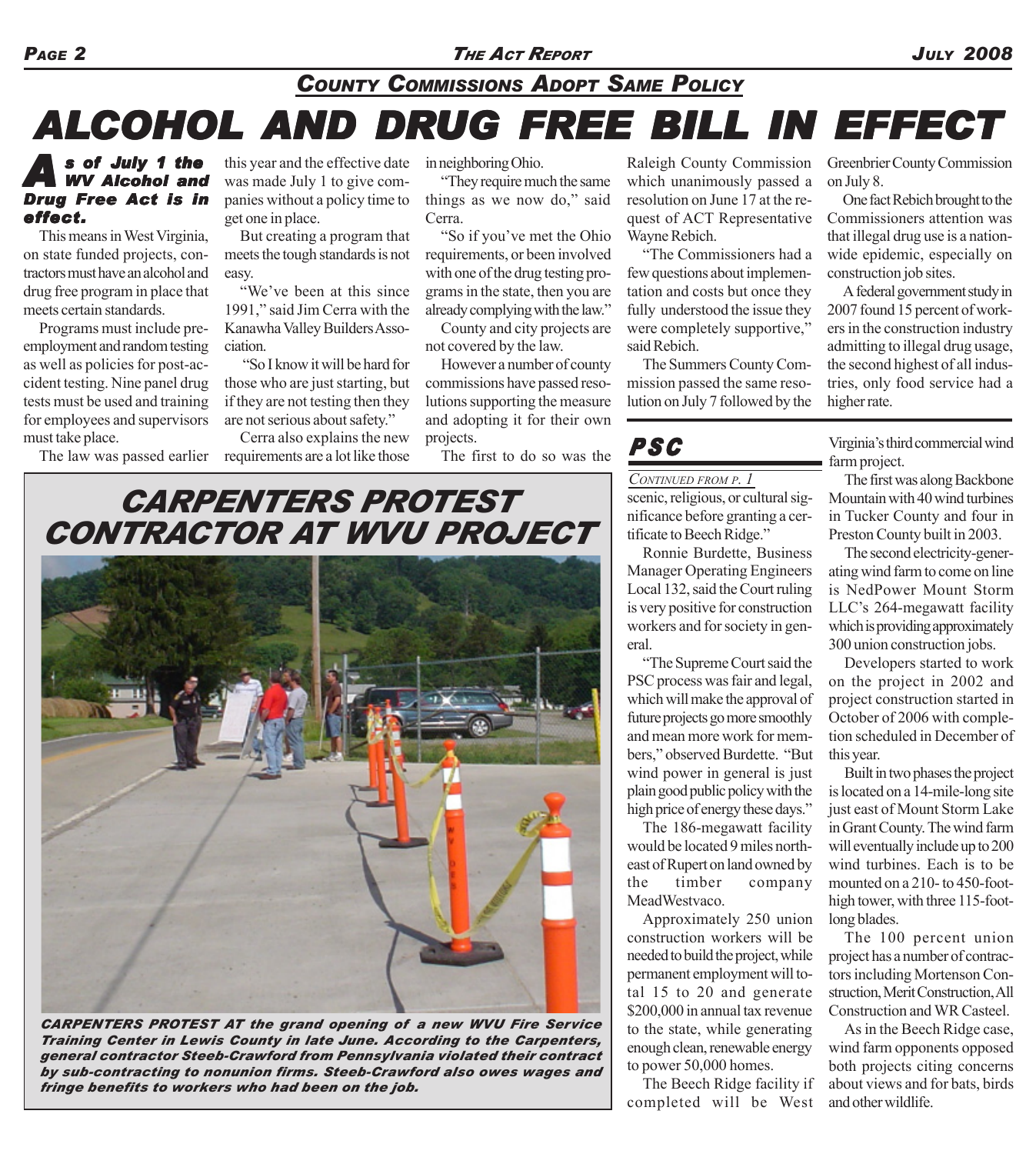#### *JULY 2008 THE ACT REPORT PAGE 3*

### *POLITICAL AD FUNDERS MUST DISCLOSE DISCLOSURE LAW REVISED IN SPECIAL LEGISLATIVE SESSION*

*Election law re- lection reform, supported by the ACT Foundation, passed in the recent special ses- special session of the West Vir- sion of the West Virginia Legislature will require disclo- will require disclosure of the source of funding for politi- funding for political ads. ads.*

Following a heated debate that extended the special session by two days, lawmakers passed the bill by a 19-9 vote in the Senate and a 68-21 margin in the House of Delegates.

The Senate vote followed party lines, while one Democrat and six Republicans in the House of Delegates crossed the aisle for the vote. The effect will most likely be felt by third party advocacy groups.

The new legislation is a revision of a 2005 law requiring public disclosure of spending for ads that run within 30 days of a primary and 60 days of a general election, in cases of what is termed "a clearly identified candidate."

When passed in 2005, the bill won nearly unanimous passage in both chambers.

But early this year a Virginia based group, Center for Individual Freedom, sued in Federal Court to block the law.

The Center placed newspaper advertisements in support of Elliot "Spike" Maynard's bid for re-election to the state Supreme Court of Appeals and did not want to disclose where their funds came from.

The Center calls itself nonpartisan but some believe big business interest fund their efforts.

In April 2008, U.S. District Judge David Faber issued an injunction blocking some of the provisions of the original bill concerning non-broadcast advertisements. The judge ruled the law's language was vague concerning media like newspapers, mailings, phone calls, leaflets and e-mails.

According to legislative observers, the 2005 law was a response to the 2004 election, when Massey Coal CEO Don Blankenship created an election advocacy organization, "And For the Sake of the Kids," and spent millions on an advertising campaign targeting then-Supreme Court Justice Warren McGraw for defeat.

The Center for Individual Freedom has vowed to sue again following passage of the current bill.

"Big business doesn't want you to know when they fund their

attack ads," commented Roy Smith, Secretary-Treasurer of the WV State Building Trades.

"At times we also fund ads, but we always let the voters know who pays."



*DISTORTING THE FACTS this ad was used by a group calling itself 'And For The Sake of The Kids' but was really financed by Massey Coal CEO Don Blankenship. The multi-million dollar attack against labor supported Supreme Court Candidate Warren McGraw prompted state legislators to pass a law forcing public disclosure of those who finances independent political campaigns. The law came under fire during the primary election so legislators passed a new version in a recent special session.*

### *WAGE LAW*

#### *CONTINUED FROM P. 1*

sible to consider the actions of Tucker County or any public entity without looking to both the prevailing wage and the competitive bidding law."

Justice Joe Albright wrote a scathing dissent and was joined by Larry Starcher calling the decision "the most vigorous assault on the state's Davis-Bacon Act [prevailing wage law] in nearly half a century."

The prevailing wage law is a state law that requires contractors on public construction projects to use the wages common to an area.

Each year the DOL surveys contractors and unions and decides which wage rates are most common for a list of construction occupations.

Often the wage rate is close to the negotiated rate union contractors pay and this becomes the minimum wage any company doing public work must pay.

For federal projects there is a similar law called the Davis Bacon Act.

A motion for reconsideration can be filed within 30 days of the decision. Any appeal would have to go to the U.S. Supreme Court.

*Trades Invited to Tailgate Party*

*WVU Mountaineers vs. Villanova Wildcats*

### *Saturday, August 30 Starting at 10:00 am, Lunch at Noon.*

*The North Central WV Building Trades Council invites all trades members and their families to a Tailgate Party on Saturday, August 30 at Mountaineer Field - Milan Puskar Stadium in Tent City-lower level.*

*For more information contact Natalie Stone 304-626-3882.*